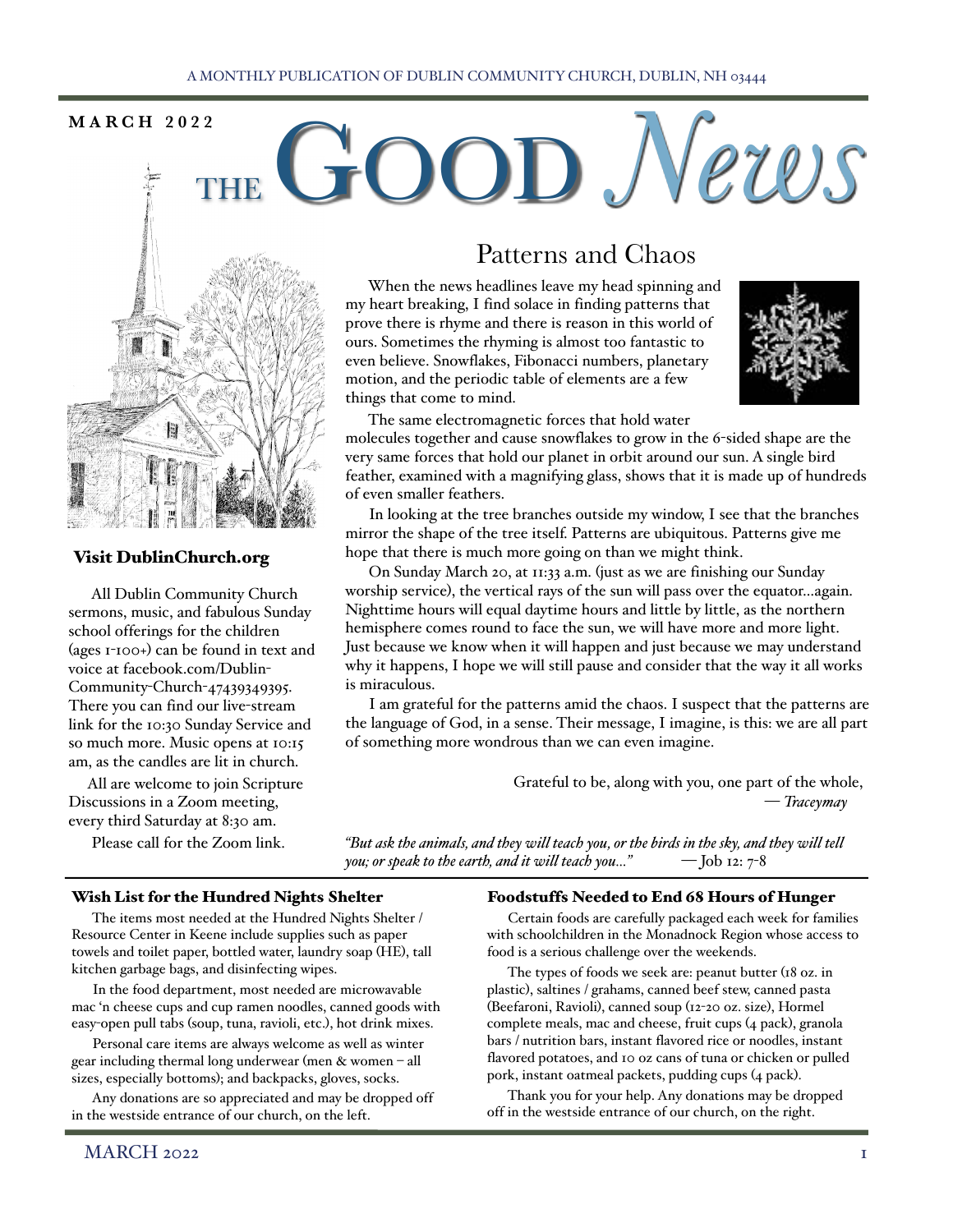# MESSAGE FROM CHRISTIAN EDUCATION — Rosamond Cady

 There has been movement afoot for some time within the wider Church to change the words "Sunday School" to "Faith Formation." I am not sure it will ever fly, but it is definitely a wonderful description of what Christian Education is all about. We are all students of our Teacher, Jesus. And we are constantly forming and reforming our faith. That said, have you seen the "Faith Formation" option on our new website? This arose from our Board of Christian Education and we are asking for your input and suggestions.

 Here is how Traceymay describes the intent of the Faith Formation listings: "There are so many various ways in which our faith is strengthened, renewed and restored. Books have made a tremendous impact in my life and so have some movies and, more recently, podcasts, too. Wouldn't it be great to have a place where we can share things we have found to be meaningful?"

 You are invited to submit the names of books, movies, and podcasts that you have found meaningful and, even perhaps faith forming in some way, to any member of the Christian Education Board: Jean Barden, Sarah Clough, Katharine Fox, Maria Finnegan, Ruthie Gammons, and Julie Rizzo; or email your suggestions to dublinchurch@myfairpoint.net with "Faith Formation Ideas for CE Board" in the subject line and Wendy can forward it.

 Your suggestions need not be confined to what might be classified as "religious." Criteria for suggestions are as follows: enriching content — historical or contemporary; difficult subject matter is ok; issues such as social or environmental (avoid issues tied to specific politicians); and other selections for a broad age range.

 Please help us in creating a library of sorts, for the enrichment and faith formation of us all. Love,



*Tuesday, March 22 pasta, salad, bread, dessert*



*Reservations are necessary. Please call Laurie at 603-876-5003 by Friday, March 18 to request a meal. She will give you directions for the 5:30 pm pickup when you call.*

*Please tell Laurie if you would like to help with cooking or meal distribution.*

# MESSAGE FROM OUTREACH — Ellen Bingham

#### Ascentria and Afghan Refugees

 Team Monadnock has raised enough funds to support bringing a refugee family to the Monadnock Region, but there is an ongoing need for additional funds and housing. A home in Peterborough has been inspected and approved, an apartment was inspected and approved in Keene, and a room in a bed and breakfast was offered in Acworth.

*Yummy*

 Volunteers who want to work directly with any of the refugees must complete an application and background check through Ascentria (www.ascentria.org/our-services/services-for-new-americans/help-welcome-afghans/ neighborhood-support-teams/nst-application). For more information about donating or joining Team Monadnock, go to the Ascentria website (www.ascentria.org) and click on Team Monadnock. Specify donations for "Team Monadnock" so they will go to our local program and support the refugees who are housed locally.

MESSAGE FROM THE TRUSTEES — Donations of mattresses, rugs, and tablecloths are especially appreciated at this time.

#### Trustee (n.) — "person who is responsible for the property of another"

 As another year begins, we want to extend our gratitude to Yummy Cady for the outstanding service as Chair of the Trustees. Her steady hand on the tiller steered us through major painting and repair projects, and she leaves a legacy of organization that will serve us well into the future. Thank you, Yummy, for all of your careful attention and tenacious followthrough.

 We gladly welcome Susan Stover to the Board. She brings decades of experience that will add to our eclectic mix. By unanimous vote, we approved Frank Rizzo as

Chair of Trustees. Last year was his first as a Board member and his input has already been invaluable.

 As the definition states, Trustees are responsible for all things relating to the property belonging to the church. This is a sacred and weighty responsibility. Thank you for your trust. In the coming months, we will be spotlighting different projects in the *Good News*. The future is looking bright and we look forward to sharing it with all of you.

 Your 2022-2023 Board: Libby Haddock, Frank Rizzo, Teresa Imhoff, Brian Barden, Bob Meissner, and Susan Stover (Agent is Phil Cayford, Treasurer is Bruce Fox).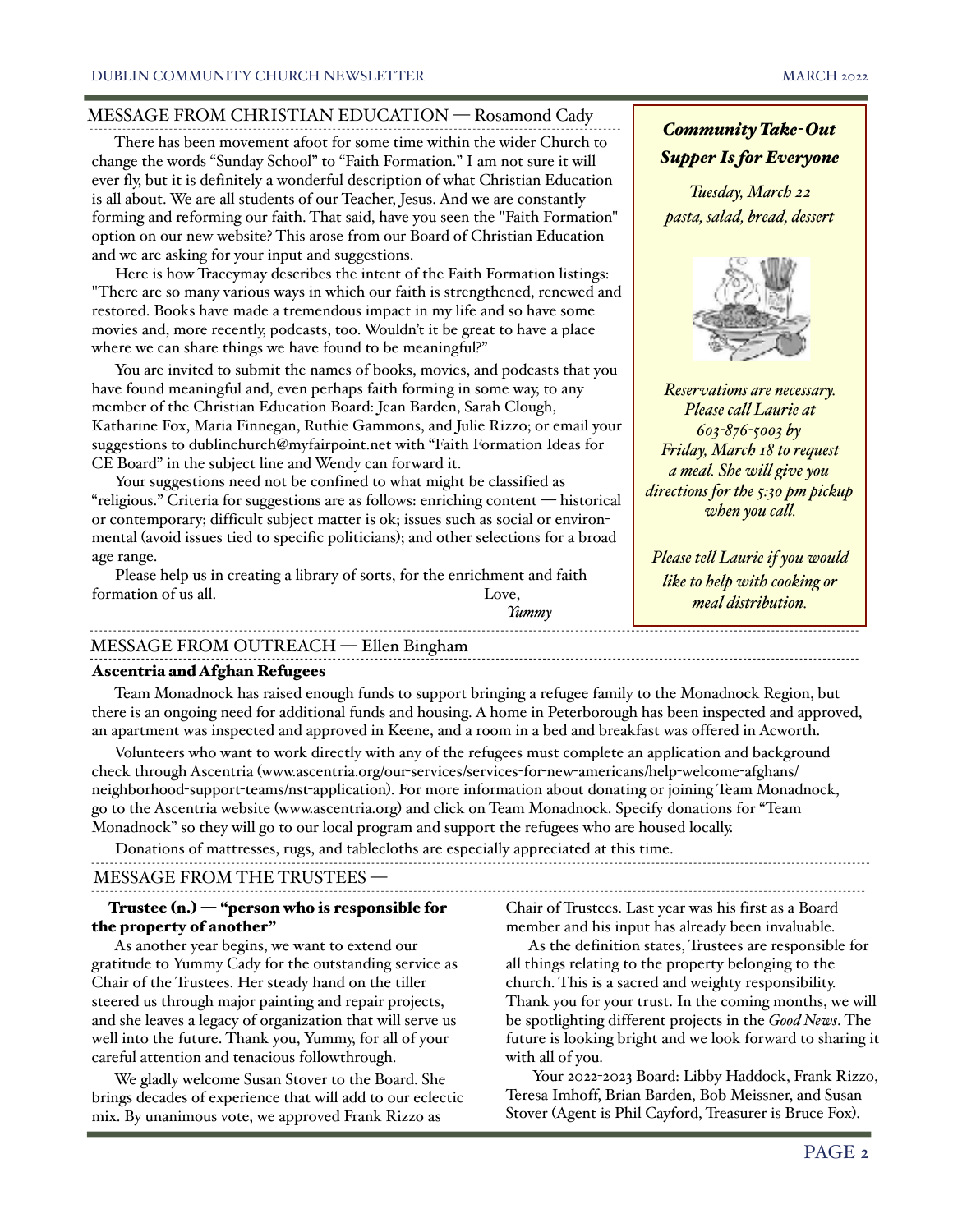### MESSAGE FROM THE DEACONS — Beth Karlicek

 Like so many of our church worker-bees, the Deacons love to take care of things: kind of like getting ready for company. We set the table, making it as pretty as possible with fresh candles and matching tablecloth and napkins. We prepare to make our guests safe and comfortable (is the heat on? is the music playlist ready? and check the "hors d'oeuvres"). And we check that our host has everything she needs to do her thing (which she does so well).

#### MESSAGE FROM THE STEWARDS — Rosemary Wolpe

 Meet our neighbor, Archie Roth. We all know that the rummage sale is a big show, famous far and wide. This year a rising star entered our volunteer list: allow me to introduce our newest Steward Archie Roth.

 She and her husband Paul recently moved to Dublin via Delaware, Vermont, and Connecticut. They were in search of a community where they could get involved, lend a helping hand, and make a difference. They fell in love with Dublin.

 Not long after their move to Monument Road, they attended outside summer services at the church. There Archie was greeted by "some wonderful women"

Snow White by Rosemary Weidner



 Our Labrador mix Snow White has a busy career visiting children's programs at local libraries, and at the Cheshire County House of Corrections. At the CCHOC, she is well known to the inmates. She brings with her no judgment or preconceived notions of what the inmates may have done or not done. I continue to be amazed at the gentleness that she elicits from the inmates and staff.

 Unconditional love is another gift she gives freely. If you would like to have your dog become a therapy dog, please be in touch with me, and I can explain the process. Most of the Monadnock Therapy Pets program is in Assisted Living and Nursing Homes but limited now because of COVID. The certification process takes some time, so we are hopeful the numbers keep going down.

 We've been fortunate to have Hilary Bourgoine as a Deacon, our youngest voice, and thank her for her time served. And give a special shout-out to Deacon Extraordinaire, Margaret Flick, who is regretfully stepping down as a Deacon. If Deaconing were a verb, Margaret deacons like no one else. She attended to every detail, stepped in when needed, & loved doing it!

 Thank you to the retiring Deacons for making us look so good!

including Traceymay. They became hooked.

 Archie decided to become even more involved when she recently joined the Stewards committee. We welcome her ideas and her enthusiasm to be an active part of our Church.

## One More from the Nominating Committee

 After the Annual Meeting, the Clerk brought it to the attention of the Nominating Committee that one more position was needed to bring Stewards up to six.

 We asked Jill Fischman Meissner if she would like to serve as a Steward. We are very pleased to announce that she accepted. Welcome to Jill also!

> *Friends, I celebrate that there are many efforts afoot to improve the world; I recently became aware of one such effort and I asked Rosemary Weidner to submit this story about the work she and Snow White have recently taken up.*

— TMK

*"We, the people of the Dublin Community Church, gather together in love and tolerance to seek through prayer, worship, study, and fellowship to respond faithfully to God's Word, so that, edified and empowered by the spirit of a loving God, we will grow in faith in order to serve God and witness to our community through acts of love, compassion, and healing."* 

| - MONTHLY VOLUNTEERS - |                                                               |         |         |                                         |                     |  |  |  |  |  |  |
|------------------------|---------------------------------------------------------------|---------|---------|-----------------------------------------|---------------------|--|--|--|--|--|--|
|                        |                                                               | Deacons | Readers | <i>Greeters</i>                         | Lift                |  |  |  |  |  |  |
|                        | March 6 First Sunday in Lent - May Clark Rick MacMillan       |         |         | M. Gurney                               | Phil Gammons        |  |  |  |  |  |  |
|                        | March 13 Second Sunday in Lent - Beth Karlicek Bob Meissner   |         |         | Grisel Levene (+ flowers) Libby Haddock |                     |  |  |  |  |  |  |
|                        | March 20 Third Sunday in Lent - Steffie Kyte Rosemary Weidner |         |         | Libby Haddock                           | <b>Bill Goodwin</b> |  |  |  |  |  |  |
|                        | March 27 Fourth Sunday in Lent - Janice Moore Katharine Fox   |         |         | Sally Hoover                            | June Brening        |  |  |  |  |  |  |